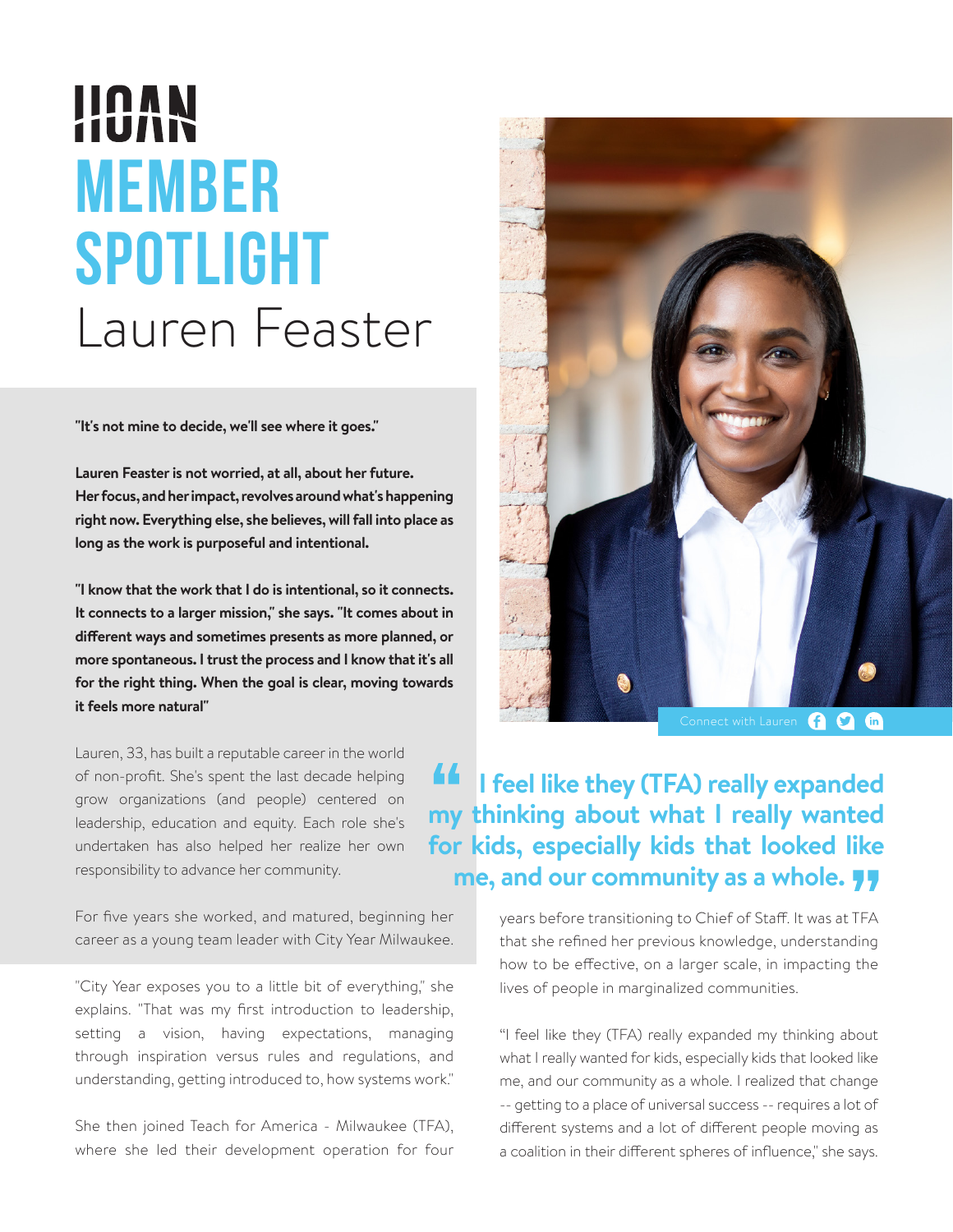## *L* We all have the ideas and the vision within us, **and those who benefit from power structures that limit others have a responsibility to remove barriers so that people can help themselves.**

Lauren also found that reform of any normalized, yet inequitable, system brings about strife before it does reverence. But for her, the focus has always been on the people.

To feel the true impact of Lauren's story, it's vital to understand what actually sparked her path. Prior to City Year and Teach for America, she was destined for a career in healthcare. It was the moments in the back of an ambulance, she says, that made her realize her reach could go much farther.

After graduating from the University of Wisconsin-Madison, Lauren spent her nights as an EMT in Milwaukee. A bit different from a paramedic, her role was to "get people to the hospital, in a stable condition with as much information as possible basic life support, check vitals, ask questions and get to the bottom of what's going on."

Lauren ultimately found that many of her patients, for varying reasons, didn't have the knowledge to understand or care for their conditions.

"When you're an EMT, you see the system and you see the errors and flaws in the system. Because you see things, like, people calling 911 for things that aren't emergencies, that they don't know aren't emergencies… which costs hundreds and hundreds of dollars, but costs them nothing," she explained. "As an EMT, I learned that there were a lot of issues reported that never should've escalated to medical issues. They were coming from all these different other places."

In these moments, Lauren realized her patients needed education, and also access.

She felt many of these problems were preventable, and the systems that enabled them were fixable. She began

to explore K-12 education where she believes habits are formed. If she could start at the beginning, she felt she could uncover exactly where the disparities began.

"I realized during my time, that

the biggest help that people need is help realizing that they can help themselves," she says. "We all have the ideas and the vision within us, and those who benefit from power structures that limit others have a responsibility to remove barriers so that people can help themselves."



More than a decade after leaving medicine behind, Lauren continues to break barriers in, and for, her community. However, this time her audience, and her sector of influence, is completely different. Now she's uplifting the voices of women.

Last August, Lauren became CEO of Professional Dimensions (PD), a leading women's association in Milwaukee. The organization is focused on women empowerment, networking, advancement and philanthropy.

"I feel like my job right now with PD, in a lot of ways, is to raise our profile and tell our stories, as women, trailblazers, and leaders because people need to know that we exist and we're making moves," she says.